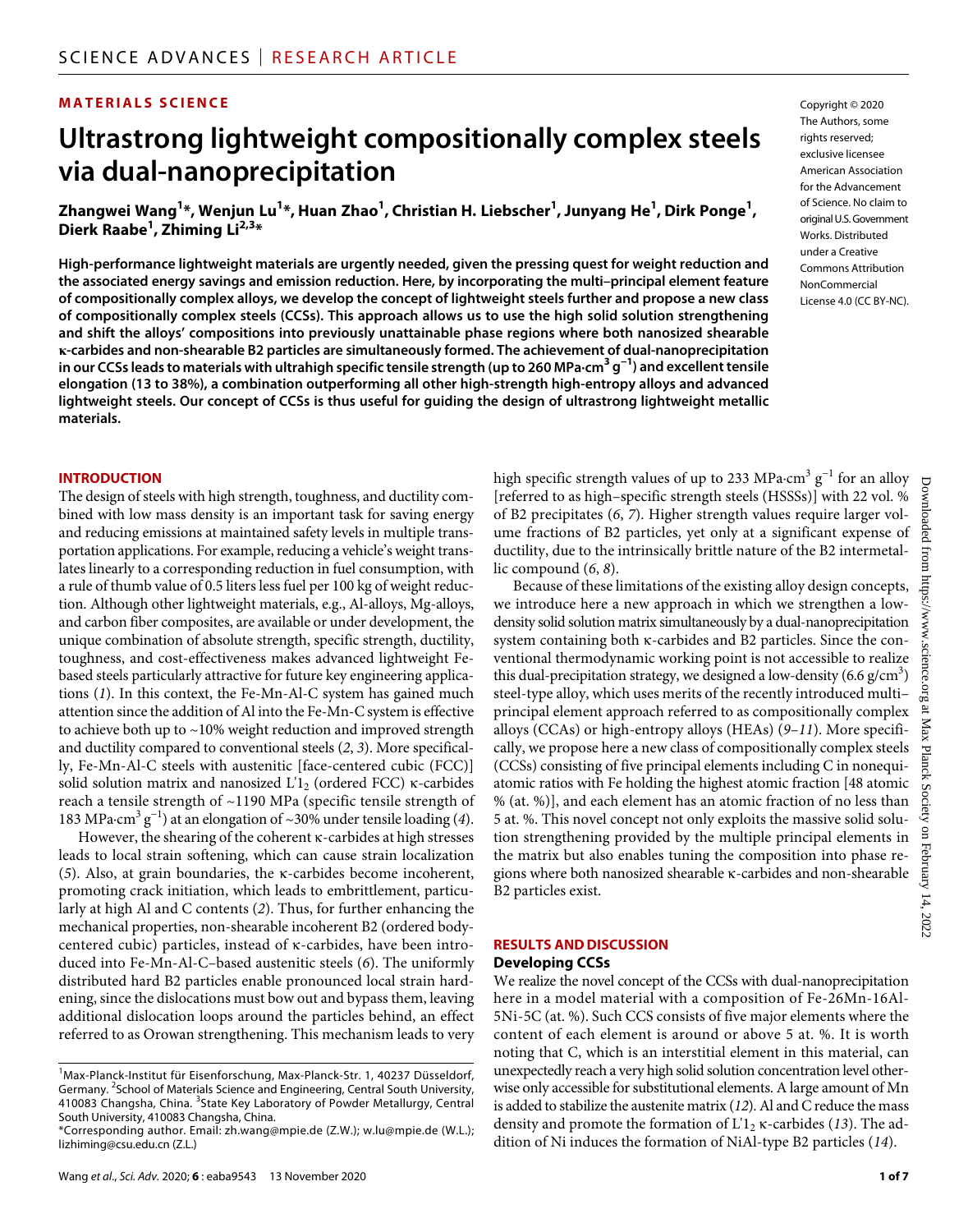The concept thus unifies, so far, less related approaches from steels, HEAs, and nanoprecipitation systems via using low-cost ingredients. The latter aspect is essential since the expensive alloying elements typically used in HEAs have impeded their engineering applications (see fig. S1).

The CCSs were produced in line with widely applied procedures in industries. The as-cast materials were first homogenized at 1200°C and then hot-rolled at 1100°C to strips with a thickness of 2.5 mm, followed by cold-rolling to 60% reduction in thickness and annealing for 3 min at 800°, 850°, and 900°C, respectively (see Materials and Methods).

#### **Unique dual-nanoprecipitation**

Figure 1 shows the typical microstructure of the model CCS annealed at 800°C. Electron backscatter diffraction (EBSD) inverse pole figure (Fig. 1A) and phase maps (Fig. 1B) reveal B2 particles in the partially recrystallized austenitic matrix. The FCC matrix and B2 particles are also observed by x-ray diffraction (XRD) results (see fig. S2D). These fine B2 particles  $(-1 \text{ vol. } %)$ , with a size range from several hundred nanometers to  $1 \mu m$ , were formed during hot-rolling. The partially recrystallized austenite has a bimodal microstructure, i.e., non-recrystallized large grains with an average size of  $15 \mu m$  and an area fraction of ~92% plus recrystallized fine grains with an average size of  $\sim$ 350 nm occupying an area fraction of  $\sim$ 8% (see fig. S2). The backscattered electron (BSE) image in Fig. 1C shows that the



**Fig. 1. Microstructures of the CCS annealed at 800°C.** (**A**) EBSD IPF map. (**B**) EBSD phase map. (**C**) BSE image. The BSE image shows the microstructure of the marked region in the phase map, indicating the formation of a dual-nanoprecipitation system: one with lighter contrast and the other one with darker contrast. The IPF map reveals recrystallized (RX) and non-recrystallized (NRX) regions. (**D** to **F**) BF TEM image, HR HAADF-STEM image, and EDS maps of the B2 phase, respectively. (**G** to **I**) BF TEM image, HR HAADF-STEM image, and EDS maps of the *k*-carbide, respectively. SAED patterns [insets in (D) and (G)] indicate the crystal structures of B2 and -carbide. DF TEM images taken from the superlattice reflections are shown [insets in (D) and (G)]. FFT patterns [insets in (E) and (H)] confirm the ordered structures of B2 and  $\kappa$ -carbide. The indexes of SAED patterns are shown in the Supplementary Materials and fig. S2. IPF, BSE, SAED, FFT, and EDS refer to the inverse pole figure, backscattered electron, selected area electron diffraction pattern, fast Fourier transform, and energy dispersive X-ray spectroscopy, respectively.

second type of precipitates with darker contrast is present in the CCS in addition to the B2 particles, which appear in light contrast.

We determined the crystal structures and chemical compositions of the two types of precipitates by transmission electron microscopy (TEM) and energy-dispersive x-ray spectroscopy (EDS) analysis. The selected area electron diffraction (SAED) pattern (inset in Fig. 1D) taken along the 〈110〉 zone axis confirms a B2 structure. The morphology of the B2 particle is revealed by both bright-field (BF) (Fig. 1D) and dark-field (DF) TEM imaging (inset in Fig. 1D) taken from the {001} superlattice reflection. According to the EDS maps in Fig. 1F, the B2 precipitate is rich in Ni and Al but depleted in Fe, Mn, and C, indicating a NiAl-type B2 phase (*15*). Figure 1G shows the BF TEM image of the second precipitate type. The corresponding SAED pattern (inset in Fig. 1G) shows an ordered FCC structure of this precipitate, as revealed by the {100} superlattice reflection along the  $\langle 001 \rangle$  zone axis. The EDS maps in Fig. 1I show that the composition of this ordered precipitate is close to that of the austenite matrix, yet with a slightly higher content of C and much lower content of Ni, suggesting an (Fe, Mn)<sub>3</sub>AlC-type  $\kappa$ -carbide (16). The periodicity in atomic intensity mapped by the high-resolution (HR) high-angle annular dark-field (HAADF) scanning TEM (STEM) images, which arises from the difference in Z-contrast among the neighboring atomic columns, indicates the regular occupation of Al atoms both in the ordered B2 particles (Fig. 1E) and in the ordered -carbides (Fig. 1H). We also observed coprecipitation of nanosized B2 and  $\kappa$ -carbides where three B2 particles form adjacent to a -carbide, as shown by the HAADF-STEM image and EDS maps in Fig. 1I. These results document the successful dual-nanoprecipitation of B2 and  $\kappa$ -carbide in the CCS, an approach not realized before in materials design.

The HAADF-STEM analysis (see fig. S3) shows abundant nanoprecipitates uniformly distributed in the FCC matrix. The corresponding EDS maps identify some of them as B2 particles (NiAl-rich regions), whereas the detection of the  $\kappa$ -carbides is more challenging since their composition is close to that of the matrix (see Fig. 1I). We thus probed the coprecipitation of B2 and  $\kappa$ -carbide by using the Z-contrast in HR HAADF-STEM mode (Fig. 2A). Regions of austenitic matrix with embedded  $\kappa$ -carbides are revealed by the corresponding fast Fourier transform (FFT) patterns (Fig. 2, B and C). The diffuse interfaces between the two phases indicate interface coherency. Some regions in Fig. 2A are blurry and out of focus. These have been identified as (Ni, Al)-rich B2 regions in the corresponding EDS maps (Fig. 2D). These results suggest that the B2 phase is incoherent with the austenitic matrix.

We next performed atom probe tomography (APT) measurements for high-precision composition probing of two types of nanoprecipitates. Figure 2E shows a typical reconstructed APT dataset highlighted by the iso-composition surfaces of 30 at. % Ni, 30 at. % Al, and 10 at. % C, respectively. The B2 particles have elliptical shapes with sharp matrix/precipitate interfaces, whereas the irregular-shaped  $\kappa$ -carbides show blurred interfaces with the austenitic matrix (see movie S1). According to the combined TEM and APT analysis, the average sizes of these uniformly distributed B2 nanoparticles and  $\kappa$ -carbides are ~6 and ~4 nm, respectively (see figs. S3, C and D). The density maps of Ni and C reveal that the Ni-rich and C-rich regions are always in contact with each other (Fig. 2F), supporting the coprecipitation mechanism of B2 and  $\kappa$ -carbide (see movie S1 and fig. S3E). The elemental composition profiles of the matrix, B2, and  $\kappa$ -carbide obtained from the APT analysis are shown in Fig. 2G. The ratio of the Ni and Al contents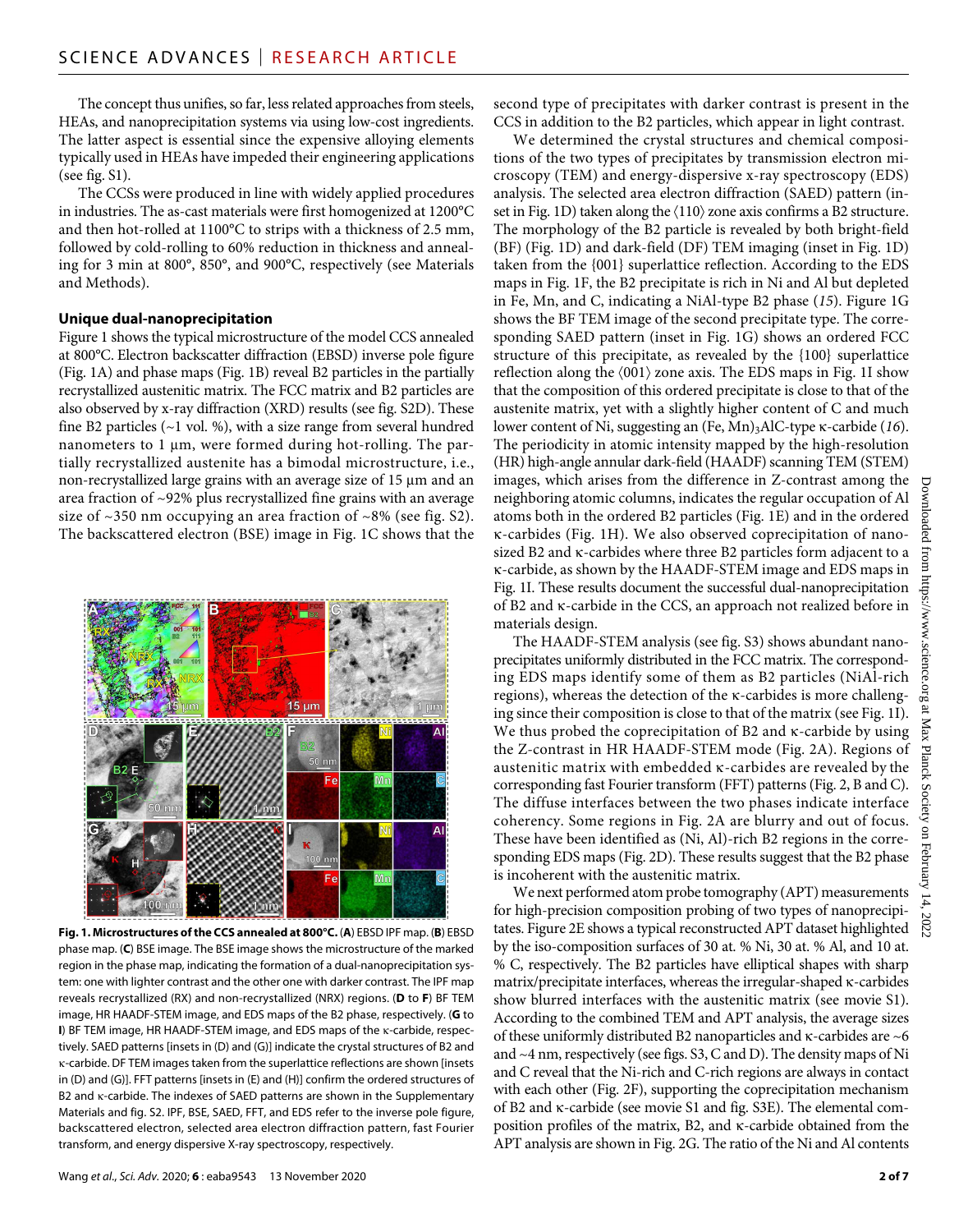

**Fig. 2. Characterization of dual-nanoprecipitation of B2 and -carbide at atomic scales.** (**A**) HR HAADF-STEM image showing the atomic structures of FCC austenitic ( $\gamma$ ) matrix, B2 phase, and  $\kappa$ -carbide. (**B**) and (**C**) are FFT patterns confirming the structure of  $\gamma$  matrix and  $\kappa$ -carbide, respectively. (D) EDS maps of the same sample region in (A) indicate two regions belonging to the B2 phases. (**E**) APT results including atomic maps highlighted by iso-composition surfaces of 30 at. % Ni, 30 at. % Al, and 10 at. % C. (**F**) Atomic density maps of Ni and C. (**G**) One-dimensional compositional profiles showing the exact chemical compositions of  $\gamma$  matrix, -carbide, and B2 phase.

is close to 1 in the B2 phase, while the C content is nearly zero. By contrast, C is rich in  $\kappa$ -carbide, with a partitioning coefficient of  $\sim$ 3 between  $\kappa$ -carbide and matrix.

The dual-nanoprecipitation of B2 and  $\kappa$ -carbide distinguishes the CCSs from other lightweight materials. In the established Fe-Mn-Al-C lightweight alloys,  $\sim$  2- to 10-nm-sized coherent  $\kappa$ -carbides form uniformly inside the austenitic grain interiors via spinodal decomposition (*2*, *17*, *18*). This mechanism occurs upon annealing at temperatures ranging from 450° to 650°C usually from 1 hour to several hours (2). Above ~720°C,  $\kappa$ -carbides cease to form in Fe-30Mn-9Al-1C (wt. %) lightweight steels (*19*). In contrast, in the current CCS, a high number density of  $\kappa$ -carbides is formed at a temperature as high as 800°C. The APT results (Fig. 2G) show that C has very little solubility in the B2 phase, while  $\kappa$ -carbides are enriched in C. This means that formation of any of these two types of precipitates creates a depleted or respectively enriched environment by partitioning in the adjacent matrix, which, in turn, drives the formation of the respectively other type of precipitate nearby. This effect promotes a very dense nanoscale coprecipitation backpack topology of  $\kappa$ -carbide and B2 in this material. Here, the backpack topology refers to the fact that the two types of nanoprecipitates are in contact with each other (*20*), as further revealed in fig. S3E. This

Wang *et al*., *Sci. Adv.* 2020; **6** : eaba9543 13 November 2020

feature prevails even after coarsening of the  $\kappa$ -carbides and B2 precipitates at higher temperatures, e.g., 900°C, demonstrating high stability of the dual-nanoprecipitation system (see fig. S4).

#### **Outstanding mechanical properties**

To evaluate the specific effects of this dual-nanoparticle precipitation strategy on the mechanical performance of the new CCSs, we conducted uniaxial tension tests. Representative engineering stressstrain curves are shown in Fig. 3A. The ultimate tensile strength (UTS) of the CCS annealed at 800°C for 3 min (CCS-1) is 1.7 GPa, and the corresponding specific UTS is 260 MPa·cm<sup>3</sup> g<sup>-1</sup>. The specific UTS, together with 13% total elongation (uniform elongation of 11%), surpasses previously reported HSSS (*6*), dual-phase heterogeneous lamella structured HEAs (*21*), and conventional maraging steels (*22*), as shown in Fig. 3B. Further, our CCS shows comparable specific UTS to the recently developed advanced maraging steels (specific UTS of 287 MPa·cm<sup>3</sup>  $g^{-1}$ ), yet with significantly improved ductility (tensile elongation of 13% versus 8%) (*23*). Depending on the specific application targeted, the mechanical response of the CCSs can also be tuned with other annealing conditions. For instance, a high tensile elongation of 38% can be achieved when increasing the annealing temperature to 900°C (CCS-3), along with a UTS of 1.4 GPa and a specific UTS of 222 MPa·cm<sup>3</sup>  $g^{-1}$ . Because of the higher annealing temperature, the CCS-3 shows a higher fraction of recrystallized material, larger grain size, and larger spacing among the precipitates compared to the CCS-1 (see Materials and Methods), which allows for less confined dislocation motion and thus causes a significant increase of the tensile elongation. The resulting combination of specific strength and ductility of the CCSs again exceeds that of all other bulk high-strength HEAs (*21*, *24*–*33*), lightweight steels (*4*, *6*, *7*, *34*–*36*), and maraging steels (*22*, *23*) (Fig. 3B).

By using low-angle annular dark-field (LAADF) STEM probing, we examined the material's deformation microstructure to uncover the strengthening mechanisms caused by the dual-nanoprecipitation of  $\kappa$ -carbides and B2 particles. Figure 4A shows dislocations (in bright contrast) at a strain of 1.5% of the model CCS annealed at 800°C. The zoom-in image in Fig. 4B reveals that the dislocations cut through the  $\kappa$ -carbide, whereas they are pinned by the B2 particles. In this case, the structure of the  $\kappa$ -carbide is determined using the FFT patterns (insets in Fig. 4B), and B2 is identified by the EDS maps in Fig. 4C. These deformation mechanisms prevail also at a higher strain of 7% (see fig. S5). Shearing of the dispersed  $\kappa$ -carbides requires a high stress (up to ~500 MPa in conventional weightreduced steels) (*37*), and the hard B2 particles produce a strong strengthening effect as they enforce dislocation bypassing (*6*, *38*). This nanoscale interplay of the  $\kappa$ -carbide and B2 phase dual-nanoprecipitation system thus yields a significant strength contribution of  $\sim$  1 GPa, explaining the high yield strength of the CCSs (strength calculations are shown in Materials and Methods). Given its high strength, the CCSs also have unusually good ductility. We explain this in terms of the nanoscale homogenization of the plastic flow and of the internal stress fields. The coherent interfaces between  $\kappa$ -carbide and the austenitic matrix disfavor crack nucleation due to the elastic compliance between the two phases (*23*, *32*). The pinning of dislocations by B2 particles results in local strain hardening, preventing dislocation localization, which could otherwise result from local strain softening caused by shearable coherent  $\kappa$ -carbides, an effect that can lead to strain localization and damage initiation in other alloys (*5*). In the current alloy, this localization effect is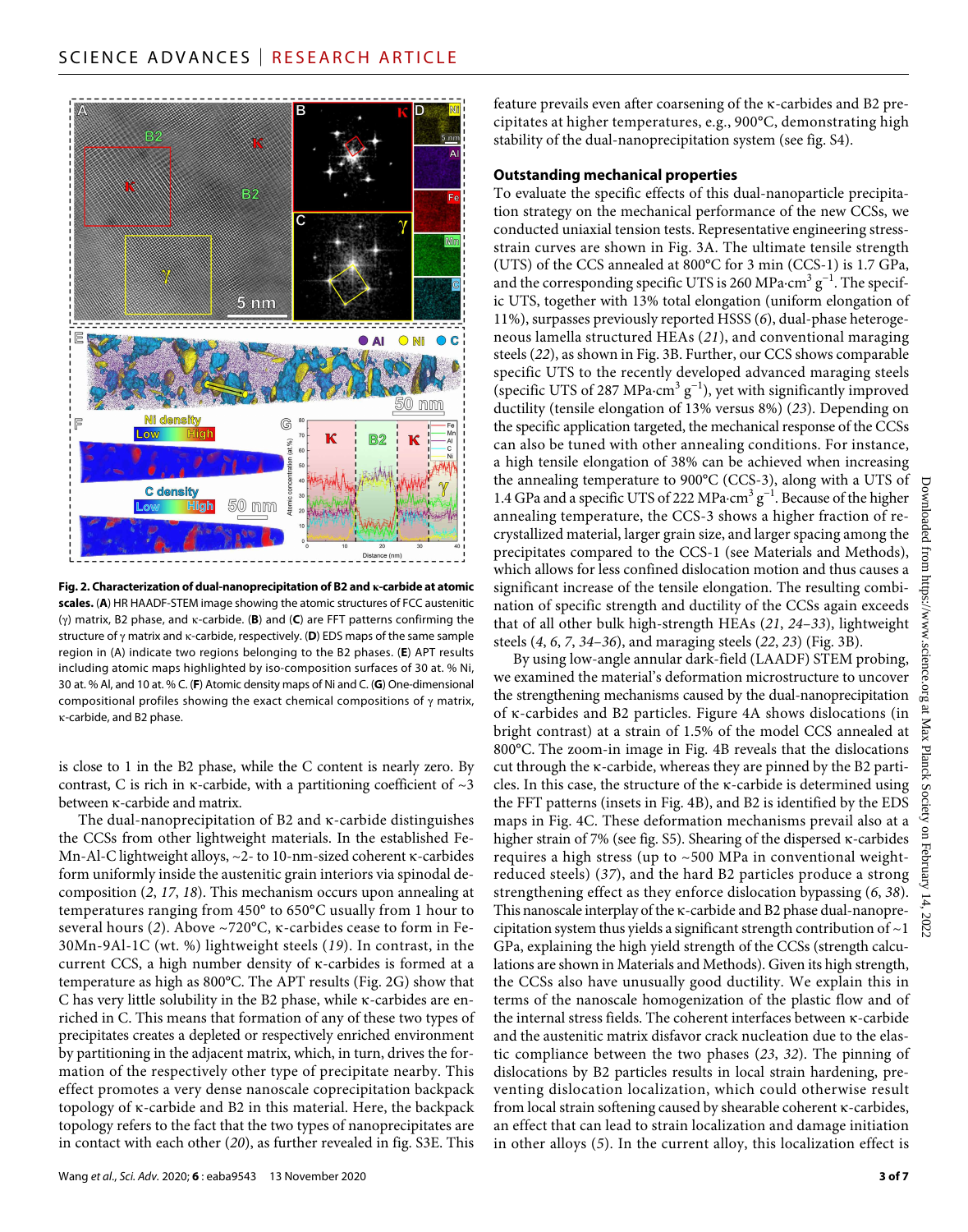

**Fig. 3. Mechanical properties of CCSs.** (**A**) Engineering stress-strain curves of CCSs. CCS-1, CCS-2, and CCS-3 correspond to CCSs annealed at 800°, 850°, and 900°C, respectively. Tensile properties of the CCSs together with those of representative conventional lightweight steels (TRIPLEX) (*36*), HSSS (*6*), and high-strength dual-phase heterogeneous lamella structured HEAs (DPHL-HEAs) (*21*) are shown for comparison. As representative examples of advanced lightweight steels and high-strength HEAs, the HSSS and DPHL chosen here have similar grain sizes compared to our CCSs. (**B**) Plot of specific UTS (UTS per mass density) as a function of elongation for CCSs and the reference alloys named above. The overall mechanical performance of our CCSs surpasses that of any other high-strength HEAs (HS-HEA) (*21*, *24*–*33*), conventional lightweight steels [including SIMPLEX (35), DUPLEX (34, 36), and TRIPLEX (4, 36)], advanced lightweight steels (HSSS) (6, 7), and high-strength maraging steels (22, 23).



**Fig. 4. Deformation microstructures of the CCS at 1.5% strain.** (**A**) LAADF-STEM image showing the dislocations (in bright contrast) in the deformed CCS-1. (**B**) Zoom-in image of the marked region in (A). Dislocations are highlighted by the blue arrows. Austenitic ( $\gamma$ ) matrix and  $\kappa$ -carbide are identified by FFT patterns, and the B2 phase is detected by EDS maps in  $(C)$ . Dislocations cut through  $\gamma$  matrix and -carbide, whereas the bypassing mechanism is shown for the B2 phase.

interrupted by the incoherent B2 precipitates already at a nanoscopic scale before it can get critical. The dense backpack arrangement between the two types of particles does not allow percolative dislocation flow through shearable material; i.e., the topology also plays an important role in this concept. The piling up of dislocations around the B2 particles leads to large long-range back stresses, an effect that further contributes to strain hardening (*7*). This stabilizes plastic deformation and accounts for the alloy's high ductility as well.

In summary, we developed a new class of CCSs with an excellent combination of low mass density (6.6 g/cm<sup>3</sup>), very high specific tensile strength (up to 260 MPa·cm $^3$  g<sup>−1</sup>), and good ductility (13 to 38% elongation). This is enabled by a novel concept of complex alloy design that allows us to shift the material's composition into a regime where a dual-nanoprecipitation system is triggered, which consists of a densely stacked backpack topology of shearable  $\kappa$ -carbides and non-shearable B2 particles. This combination leads to a nanoscale

homogenization of the plastic flow, providing high strengthening by nanoscale shearing and dislocation bow-out and high formability due to the suppression of strain localization. Also, the CCSs are produced via conventional bulk metallurgical processing, amendable to large-scale industrial production. Our alloy concept thus opens a novel pathway for the development of advanced lightweight materials with superior mechanical properties.

## **MATERIALS AND METHODS**

#### **Materials**

The model CCS with a nominal composition Fe-26Mn-16Al-5Ni-5C (at. %) was cast using pure metals and carbon by an induction furnace under Ar atmosphere. The as-cast steels were homogenized at 1200°C for 1 hour and quenched in water, followed by hot-rolling at 1100°C to a thickness of 2.5 mm and, further, by cold-rolling to a thickness of 1 mm. The resulting steels were annealed for 3 min at 800°, 850°, and 900°C by using a DIL805A/D dilatometer. The heat treatments were carried out in vacuum conditions, with a heating rate of 50°C/s and a cooling rate of 220°C/s. The chemical compositions of the steel were measured by wet-chemical analysis, as shown in the Supplementary Materials and table S1.

#### **Microstructural characterization**

XRD measurements were conducted using an x-ray diffractometer (ISO-DEBYEFLEX 3003) with Co K<sub>a</sub> (wavelength of 1.788965 Å). EBSD measurements were performed on a Zeiss-CrossBeam XB 1540 FIB (focused ion beam) SEM (scanning electron microscope) operated at 15 kV. BSE imaging was examined by a Zeiss-Merlin SEM operated at 30 kV.

We further performed TEM characterization following procedures described in our previous report (*39*). DF TEM, BF TEM, and SAED were carried out by an image aberration–corrected FEI Titan Themis at 300 kV. EDS and LAADF and HAADF STEM were conducted by using a probe aberration–corrected FEI Titan Themis at 300 kV. A probe semi-convergence angle of 17 mrad and inner and outer semi-collection angles ranging from 73 to 350 mrad were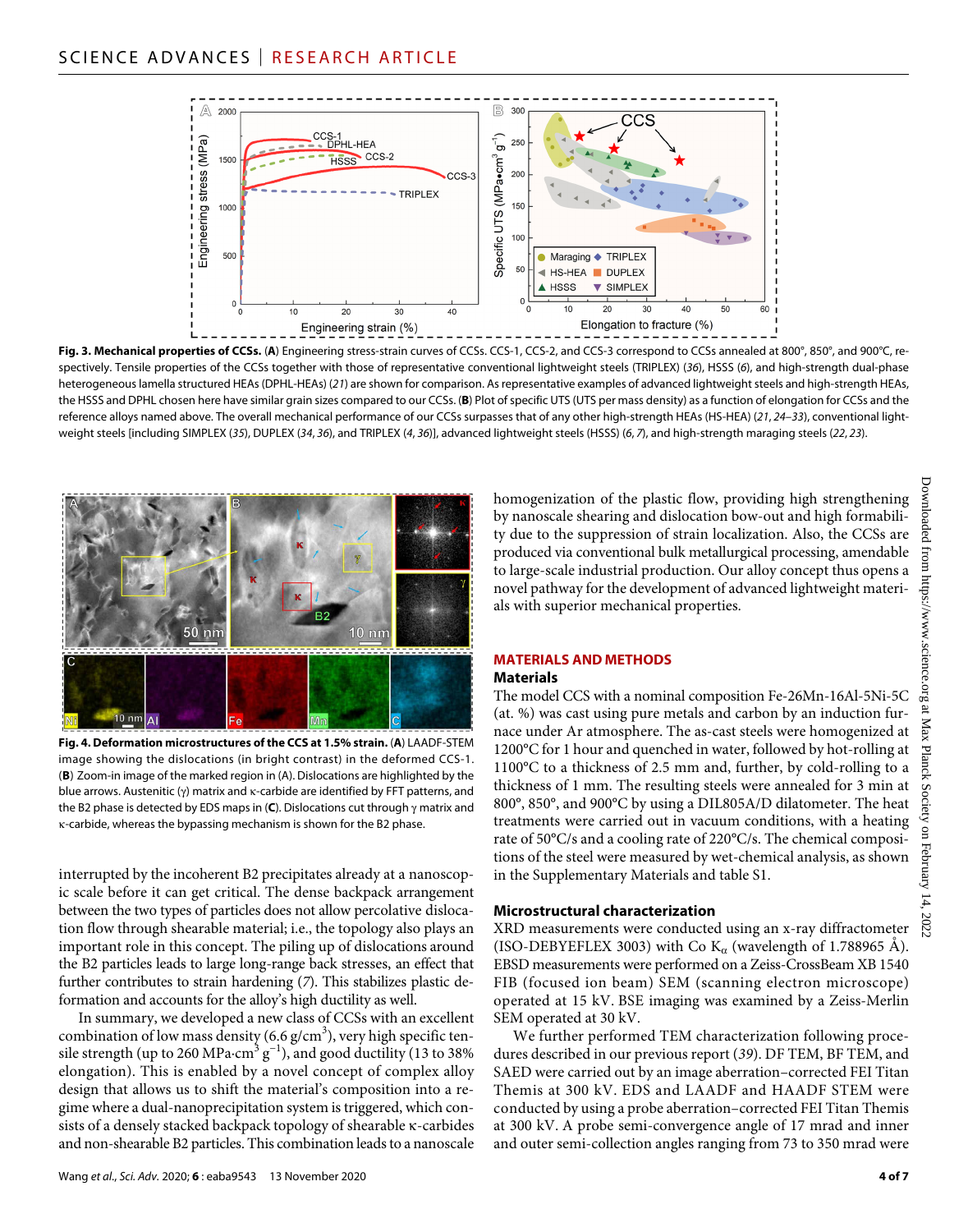used for the HAADF-STEM mode. A probe semi-convergence angle of 17 mrad and inner and outer semi-collection angles from 14 to 63 mrad were operated for the LAADF-STEM mode (*39*).

A local electrode atom probe (CAMECA LEAP 3000 HR and 5000 XR) was used to perform the APT experiments in voltage-pulsing mode with a repetition rate of 200 kHz, a pulse fraction of 15%, and a specimen temperature of −203°C. The APT data were reconstructed and analyzed using IVAS 3.8.4 software (CAMECA Instruments).

Specimens for the SEM characterization were prepared by mechanical polishing, followed by final polishing using a silica oxide suspension. TEM and APT specimens were prepared by a dual FIB-SEM system (FEI Helios NanoLab 600i). Thin foils with a thickness of ~100 μm were prepared for the examination of deformation microstructures. Specimens were electropolished in an electrolyte of 30% nitric acid in methanol using a Struers TenuPol-5 at a voltage of ∼10 V and a temperature of −30°C.

#### **Mechanical testing**

Dog-bone specimens with a gauge length of 4 mm, a width of 2 mm, and a thickness of 1 mm were used for tensile tests. Tensile tests were performed at room temperature with an initial strain rate of 1 × 10−3 s−1 using a Kammrath & Weiss tensile stage. Aramis system (GOM GmbH) was used to measure the local strain evolution during tensile testing based on a digital image correlation method.

#### **Precipitation**

EBSD phase maps revealed the existence of B2 particles at both hotrolling and final states (after thermal-mechanical treatments), with similar volume fractions, as shown in Fig. 1B and fig. S6A. We can hardly find B2 phase under the homogenization state (before hotrolling; see fig. S7). Thus, the B2 particles with relatively larger sizes (100 to 1000 nm) detected by EBSD (~1 vol. %) were formed during hot-rolling. Extremely fine precipitates of B2 and  $\kappa$ -carbide with very high number density captured by TEM and APT (Fig. 2) were formed during the annealing. The size distribution of these very fine precipitates was evaluated from APT atomic maps, as displayed in the Supplementary Materials and figs. S3 (C and D). The average size of these fine B2 precipitates is  $~6$  nm, which is much smaller than that in the previously reported HSSS (50 to 300 nm) (*6*). EBSD analysis results of our model CCSs annealed at higher temperatures, i.e., 850° and 900°C, are shown in the Supplementary Materials, figs. S8 and S9, respectively. As the annealing temperature increases from 800° to 900°C, the fraction of recrystallized area increases from 8 to 57%, and the average grain size increases from 0.35 to  $1.5 \mu$ m. Also, the accompanying coarsening of precipitates due to the higher annealing temperature further leads to the increase of the average spacing among the precipitates from dozens of nanometers to hundreds of nanometers (see figs. S3A and S9D). It is worth noting that grain boundaries act neither as preferred sites for precipitates nor as regions where larger precipitates are formed compared to the grain interiors. This means that the finely dispersed precipitates show nearly homogeneous distribution over all grain boundaries and grain interior regions (see fig. S9D).

#### **Strengthening mechanisms**

Multiple strengthening mechanisms contribute to the high strength of CCSs. To evaluate the specific contributions of each mechanism, the yield strength  $(\sigma_y)$  of the current CCSs can be given by

$$
\sigma_y = \sigma_0 + \sigma_{gr} + \sigma_{ds} + \sigma_p \tag{1}
$$

where  $\sigma_0$  is the lattice friction stress,  $\sigma_{gr}$  is the stress arising from the grain boundaries strengthening,  $\sigma_{ds}$  is the stress resulting from the dislocation strengthening, and  $\sigma_p$  is the stress from the precipitate strengthening.

The grain boundary strengthening follows the Hall-Petch relationship, which can be calculated by (40)<br> $\sigma_{or} = f_{\rm RX} \cdot k / \sqrt{d_{\rm RX}}$ 

$$
\sigma_{\rm gr} = f_{\rm RX} \cdot k / \sqrt{d_{\rm RX}} \tag{2}
$$

where  $f_{\text{RX}}$  refers to the volume fraction of the recrystallized region, *k* is the value of Hall-Petch slope [14.55 MPa⋅mm<sup>1/2</sup> (41)], and  $d_{\rm RX}$  is the grain size of the recrystallized region (~350 nm). The contribution from the grain boundaries ( $\sigma_{gr}$ ) is around 62 MPa. The strengthening from the dislocation is given by the Taylor hardening law (40)<br>  $\sigma_{\rm ds} = f_{\rm NRX} M a {\rm Gb} \sqrt{\rho_{\rm ds}} \eqno(3)$ 

$$
\sigma_{ds} = f_{NRX} M\alpha Gb \sqrt{\rho_{ds}}
$$
 (3)

where *f*<sub>NRX</sub> refers to the volume fraction of the non-recrystallized region,  $M$  is the Taylor factor of FCC alloys (3.06),  $\alpha$  is a constant (0.2), *G* is the shear modulus, *b* is the magnitude of the Burgers vector (0.26 nm), and  $\rho_{ds}$  is the dislocation density. The shear modulus was obtained by the equation  $G = E/2(1 + v)$ , where *E* is the Young's modulus and  $\nu$  is Poisson's ratio ( $\nu = 0.25$  for austenite steels). The values of Young's modulus of lightweight steels (with 25 to 30 wt. % Mn and 8 to 10 wt. % Al) mostly range from 160 to 180 GPa, although the compositions varied (*2*). Correspondingly, the values of shear modulus are in the range of 64 to 72 GPa. We thus took the average value, i.e., 68 GPa, for the shear modulus. In the present study, the dislocation strengthening effect mainly results from the geometrically necessary dislocations (GNDs) as the densities of retained statistically stored dislocations were very low due to the recovery upon annealing (*42*). The density of GNDs can be calculated by the following expression (*43*)

$$
\rho_{ds} = 2\theta/\mu b \tag{4}
$$

where  $\theta$  is the misorientation angle and  $\mu$  is the unit length [ $\mu = 10^{-5}$  m (*43*)]. The misorientation angle was estimated on the basis of the kernel average misorientation maps from EBSD analysis, which gives the dislocation density of  $1.74 \times 10^{13}$  m<sup>-2</sup>. Thus, the strengthening provided by dislocations ( $\sigma_{ds}$ ) is 42 MPa. Since the strengthening effect from lattice friction, grain boundaries, and dislocations is known, the strengthening arising from the dual-nanoprecipitation can be calculated by

$$
\sigma_p = \sigma_y - \sigma_0 - \sigma_{gr} - \sigma_{ds} \tag{5}
$$

To accurately evaluate the lattice friction stress of the FCC matrix, we performed additional tensile tests to measure the yield strength of a homogenized alloy without Ni (Fe-26Mn-16Al-5C, at. %), a composition very close to that of the FCC matrix in our CCS. This gave a yield strength value of 445 MPa. The homogenized alloy had an austenite structure with a very large average grain size of  $\sim$ 92  $\mu$ m. The lattice friction stress was then obtained by subtracting the grain boundary strengthening from the measured yield strength, which gave a value of 397 MPa. Thus, the nanoprecipitate strengthening contribution  $(\sigma_{p})$  is calculated as 1082 MPa.

Downloaded

mon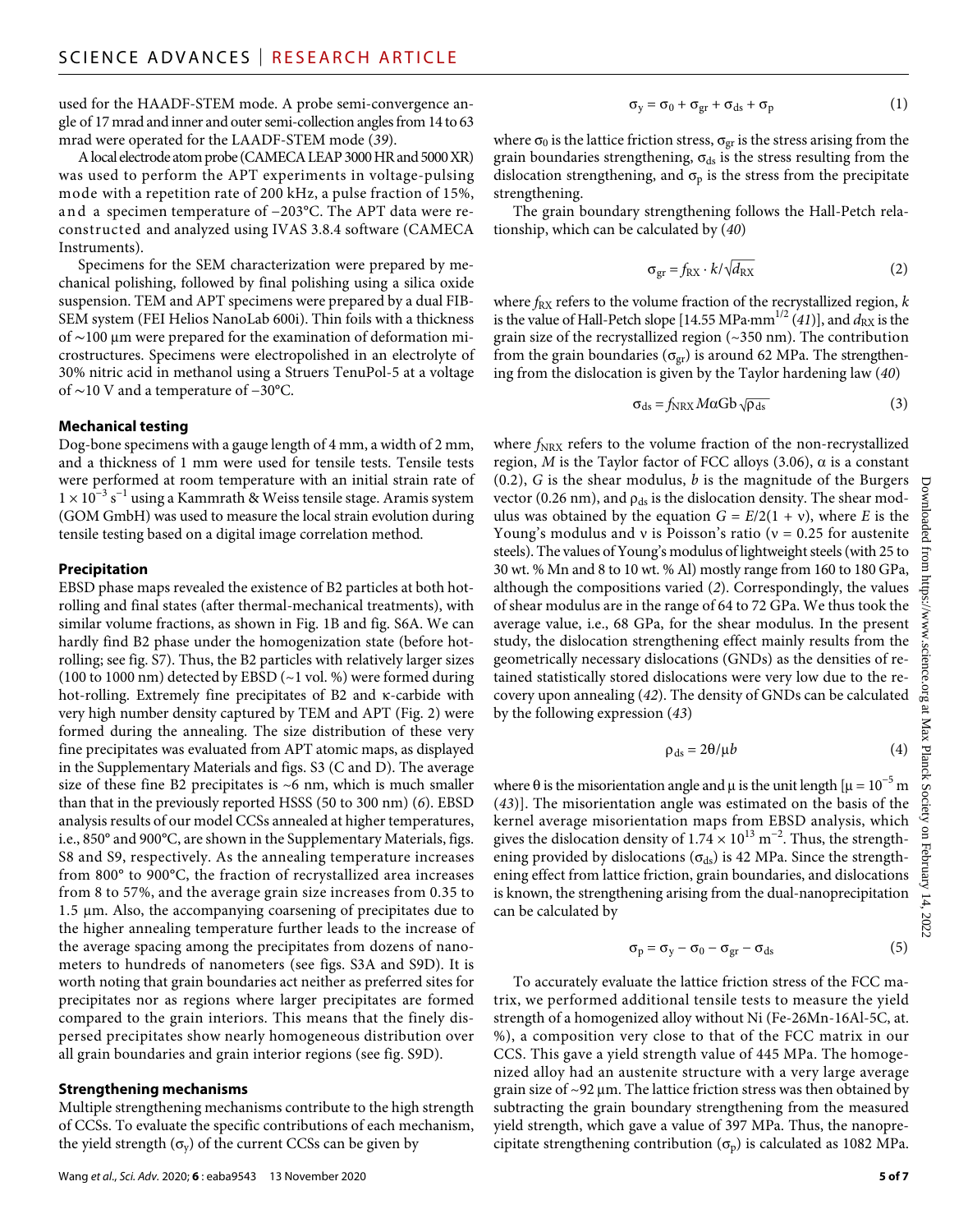This shows that the dual-nanoprecipitate strengthening mechanism plays a larger role in the yield strength than all other strengthening mechanisms.

#### **Specific UTS**

The specific UTS is defined as the ratio between the UTS and the alloy's mass density. The densities of steels and alloys  $(\rho)$  are estimated on the basis of the regression formula (*44*)

$$
1/\rho = \sum_{i} \frac{1}{\rho_i} C_i^{\text{wt}}(s) \tag{6}
$$

where  $\rho_i$  is the density of element *i* and  $C_i^{\text{wt}}(s)$  is the mass content of element *i*.

#### **The concept of CCSs**

Conventional lightweight steels usually contain less than three major elements (e.g., Fe, Mn, and Al each has a concentration of no less than 5 at. %), and carbon contents are typically lower than 4 at. % (*2*). The advanced lightweight steels (HSSS) (*6*) involve the addition of Ni in the Fe-Mn-Al-C lightweight steel, while Fe content is still higher than 60 at. %, and the contents of additional elements are very low (e.g., C <5 at. %). We redesigned the lightweight steels by making use of the CCA or HEA concept, which is referred to as CCS (e.g., Fe-26Mn-16Al-5Ni-5C, at. %) in the present study. Our CCS consists of five major elements where the content of each element is around or above 5 at. %, which belongs to realms of CCAs/HEAs based on the definition (*45*). In this work, the novel concept of CCS allows us to use the merits from multi–principal elements here of Fe, Mn, Al, Ni, and C. The basic roles of each of these elements and in part also their solubility limits were described in the literature  $(2, 12-14)$ . Thus, the unique dual-nanoprecipitation of  $\kappa$ -carbide and B2 forms, which is previously unreachable. This further gives rise to outstanding mechanical properties that outcompete those of existing lightweight steels.

#### **SUPPLEMENTARY MATERIALS**

Supplementary material for this article is available at [http://advances.sciencemag.org/cgi/](http://advances.sciencemag.org/cgi/content/full/6/46/eaba9543/DC1) [content/full/6/46/eaba9543/DC1](http://advances.sciencemag.org/cgi/content/full/6/46/eaba9543/DC1)

#### **REFERENCES AND NOTES**

- 1. M. Militzer, A synchrotron look at steel. *Science* **298**, 975–976 (2002).
- 2. S. Chen, R. Rana, A. Haldar, R. K. Ray, Current state of Fe-Mn-Al-C low density steels. *Prog. Mater. Sci.* **89**, 345–391 (2017).
- 3. D. Raabe, C. C. Tasan, H. Springer, M. Bausch, From high-entropy alloys to high-entropy steels. *Steel Res. Int.* **86**, 1127–1138 (2015).
- 4. G. Frommeyer, U. Brüx, Microstructures and mechanical properties of high-strength Fe-Mn-Al-C light-weight TRIPLEX steels. *Steel Res. Int.* **77**, 627–633 (2006).
- 5. E. Hornbogen, K.-H. Zum Gahr, Distribution of plastic strain in alloys containing small particles. *Metallography* **8**, 181–202 (1975).
- 6. S. H. Kim, H. Kim, N. J. Kim, Brittle intermetallic compound makes ultrastrong low-density steel with large ductility. *Nature* **518**, 77–79 (2015).
- 7. M. X. Yang, F. P. Yuan, Q. G. Xie, Y. D. Wang, E. Ma, X. L. Wu, Strain hardening in Fe–16Mn– 10Al–0.86C–5Ni high specific strength steel. *Acta Mater.* **109**, 213–222 (2016).
- 8. I. Baker, M. Wu, Z. Wang, Eutectic/eutectoid multi-principle component alloys: A review. *Mater. Charact.* **147**, 545–557 (2019).
- 9. J. W. Yeh, S. K. Chen, S. J. Lin, J. Y. Gan, T. S. Chin, T. T. Shun, C. H. Tsau, S. Y. Chang, Nanostructured high-entropy alloys with multiple principal elements: Novel alloy design concepts and outcomes. *Adv. Eng. Mater.* **6**, 299–303 (2004).
- 10. Z. Li, K. G. Pradeep, Y. Deng, D. Raabe, C. C. Tasan, Metastable high-entropy dual-phase alloys overcome the strength-ductility trade-off. *Nature* **534**, 227–230 (2016).
- 11. B. Gludovatz, A. Hohenwarter, D. Catoor, E. H. Chang, E. P. George, R. O. Ritchie, A fracture-resistant high-entropy alloy for cryogenic applications. *Science* **345**, 1153–1158 (2014).
- 12. R. L. Klueh, P. J. Maziasz, E. H. Lee, Manganese as an austenite stabilizer in Fe-Cr-Mn-C steels. *Mater. Sci. Eng. A* **102**, 115–124 (1988).
- 13. H. Huang, D. Gan, P. W. Kao, Effect of alloying additions on the  $\kappa$  phase precipitation in austenitic Fe-Mn-Al-C alloys. *Scr. Metall. Mater.* **30**, 499–504 (1994).
- 14. J. Breuer, A. Grün, F. Sommer, E. J. Mittemeijer, Enthalpy of formation of B2-Fe<sub>1-x</sub>Al<sub>x</sub> and B2-(Ni,Fe)1−xAlx. *Metall. Mater. Trans. B Process Metall. Mater. Process. Sci.* **32**, 913–918 (2001).
- 15. R. D. Noebe, R. R. Bowman, M. V. Nathal, Physical and mechanical properties of the B2 compound NiAl. *Int. Mater. Rev.* **38**, 193–232 (1993).
- 16. D. Raabe, H. Springer, I. Gutierrez-Urrutia, F. Roters, M. Bausch, J. B. Seol, M. Koyama, P. P. Choi, K. Tsuzaki, Alloy design, combinatorial synthesis, and microstructure–property relations for low-density Fe-Mn-Al-C austenitic steels. *JOM* **66**, 1845–1856 (2014).
- 17. K. H. Han, J. C. Yoon, W. K. Choo, TEM evidence of modulated structure in Fe-Mn-Al-C austenitic alloys. *Scr. Metall.* **20**, 33–36 (1986).
- 18. W. K. Choo, J. H. Kim, J. C. Yoon, Microstructural change in austenitic Fe-30.0wt%Mn-7.8wt%Al-1.3wt%C initiated by spinodal decomposition and its influence on mechanical properties. *Acta Mater.* **45**, 4877–4885 (1997).
- 19. M. C. Li, H. Chang, P. W. Kao, D. Gan, The effect of Mn and Al contents on the solvus of  $\kappa$ phase in austenitic Fe-Mn-Al-C alloys. *Mater. Chem. Phys.* **59**, 96–99 (1999).
- 20. H. Zhao, Y. Chen, B. Gault, S. K. Makineni, D. Ponge, D. Raabe, (Al, Zn)<sub>3</sub>Zr dispersoids assisted  $\eta'$  precipitation in anAl-Zn-Mg-Cu-Zr alloy. *Materialia* **10**, 100641 (2020).
- 21. P. Shi, W. Ren, T. Zheng, Z. Ren, X. Hou, J. Peng, P. Hu, Y. Gao, Y. Zhong, P. K. Liaw, Enhanced strength-ductility synergy in ultrafine-grained eutectic high-entropy alloys by inheriting microstructural lamellae. *Nat. Commun.* **10**, 489 (2019).
- 22. W. Sha, H. Leitner, Z. Guo, W. Xu, Phase transformations in maraging steels, in *Phase Transformations in Steels*, E. Pereloma, D. V. Edmonds, Eds. (Woodhead, 2012), vol. 2, chap. 11.
- 23. S. Jiang, H. Wang, Y. Wu, X. Liu, H. Chen, M. Yao, B. Gault, D. Ponge, D. Raabe, A. Hirata, M. Chen, Y. Wang, Z. Lu, Ultrastrong steel via minimal lattice misfit and high-density nanoprecipitation. *Nature* **544**, 460–464 (2017).
- 24. Y. Dong, X. Gao, Y. Lu, T. Wang, T. Li, A multi-component AlCrFe<sub>2</sub>Ni<sub>2</sub> alloy with excellent mechanical properties. *Mater. Lett.* **169**, 62–64 (2016).
- 25. M. Komarasamy, T. Wang, K. Liu, L. Reza-Nieto, R. S. Mishra, Hierarchical multi-phase microstructural architecture for exceptional strength-ductility combination in a complex concentrated alloy via high-temperature severe plastic deformation. *Scr. Mater.* **162**, 38–43 (2019).
- 26. Y. J. Liang, L. Wang, Y. Wen, B. Cheng, Q. Wu, T. Cao, Q. Xiao, Y. Xue, G. Sha, Y. Wang, Y. Ren, X. Li, L. Wang, F. Wang, H. Cai, High-content ductile coherent nanoprecipitates achieve ultrastrong high-entropy alloys. *Nat. Commun.* **9**, 4063 (2018).
- 27. Y. Lu, X. Gao, L. Jiang, Z. Chen, T. Wang, J. Jie, H. Kang, Y. Zhang, S. Guo, H. Ruan, Y. Zhao, Z. Cao, T. Li, Directly cast bulk eutectic and near-eutectic high entropy alloys with balanced strength and ductility in a wide temperature range. *Acta Mater.* **124**, 143–150 (2017).
- 28. K. Ming, X. Bi, J. Wang, Precipitation strengthening of ductile Cr<sub>15</sub>Fe<sub>20</sub>Co<sub>35</sub>N<sub>i20</sub>Mo<sub>10</sub> alloys *Scr. Mater.* **137**, 88–93 (2017).
- 29. K. Ming, X. Bi, J. Wang, Strength and ductility of CrFeCoNiMo alloy with hierarchical microstructures. *Int. J. Plast.* **113**, 255–268 (2019).
- 30. C.-W. Tsai, M.-H. Tsai, J.-W. Yeh, C.-C. Yang, Effect of temperature on mechanical properties of Al0.5CoCrCuFeNi wrought alloy. *J. Alloys Compd.* **490**, 160–165 (2010).
- 31. Q. Wang, Y. Ma, B. Jiang, X. Li, Y. Shi, C. Dong, P. K. Liaw, A cuboidal B2 nanoprecipitationenhanced body-centered-cubic alloy  $Al_{0.7}$ CoCrFe<sub>2</sub>Ni with prominent tensile properties. *Scr. Mater.* **120**, 85–89 (2016).
- 32. T. Yang, Y. L. Zhao, Y. Tong, Z. B. Jiao, J. Wei, J. X. Cai, X. D. Han, D. Chen, A. Hu, J. J. Kai, K. Lu, Y. Liu, C. T. Liu, Multicomponent intermetallic nanoparticles and superb mechanical behaviors of complex alloys. *Science* **362**, 933–937 (2018).
- 33. Y. L. Zhao, T. Yang, Y. Tong, J. Wang, J. H. Luan, Z. B. Jiao, D. Chen, Y. Yang, A. Hu, C. T. Liu, J. J. Kai, Heterogeneous precipitation behavior and stacking-fault-mediated deformation in a CoCrNi-based medium-entropy alloy. *Acta Mater.* **138**, 72–82 (2017).
- 34. S. W. Hwang, J. H. Ji, E. G. Lee, K.-T. Park, Tensile deformation of a duplex Fe–20Mn–9Al– 0.6C steel having the reduced specific weight. *Mater. Sci. Eng. A* **528**, 5196–5203 (2011).
- 35. H. Springer, D. Raabe, Rapid alloy prototyping: Compositional and thermo-mechanical high throughput bulk combinatorial design of structural materials based on the example of 30Mn–1.2C–xAl triplex steels. *Acta Mater.* **60**, 4950–4959 (2012).
- 36. Y. Sutou, N. Kamiya, R. Umino, I. Ohnuma, K. Ishida, High-strength Fe-20Mn-Al-C-based alloys with low density. *ISIJ Int.* **50**, 893–899 (2010).
- 37. M. J. Yao, E. Welsch, D. Ponge, S. M. H. Haghighat, S. Sandlöbes, P. Choi, M. Herbig, I. Bleskov, T. Hickel, M. Lipinska-Chwalek, P. Shanthraj, C. Scheu, S. Zaefferer, B. Gault, D. Raabe, Strengthening and strain hardening mechanisms in a precipitation-hardened high-Mn lightweight steel. *Acta Mater.* **140**, 258–273 (2017).
- 38. Y. Liao, I. Baker, On the room-temperature deformation mechanisms of lamellarstructured Fe30Ni20Mn35Al15. *Mater. Sci. Eng. A* **528**, 3998–4008 (2011).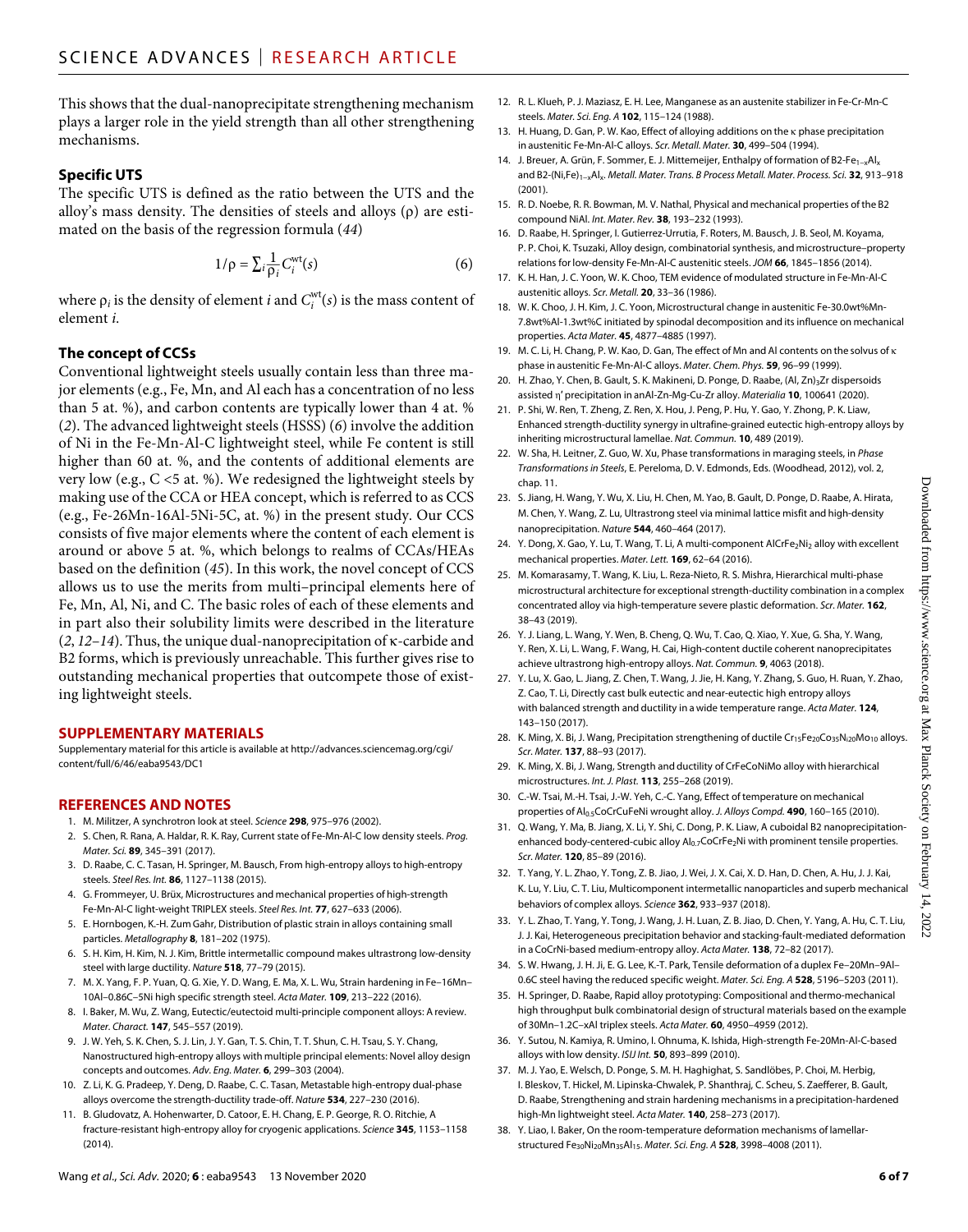- 39. W. Lu, C. H. Liebscher, F. Yan, X. Fang, L. Li, J. Li, W. Guo, G. Dehm, D. Raabe, Z. Li, Interfacial nanophases stabilize nanotwins in high-entropy alloys. *Acta Mater.* **185**, 218–232 (2020).
- 40. T. H. Courtney, *Mechanical Behavior of Materials* (Waveland Press, 2005).
- 41. M.-Y. Seok, I.-C. Choi, J. Moon, S. Kim, U. Ramamurty, J.-i. Jang, Estimation of the Hall–Petch strengthening coefficient of steels through nanoindentation. *Scr. Mater.* 87, 49-52 (2014).
- 42. J. Su, D. Raabe, Z. Li, Hierarchical microstructure design to tune the mechanical behavior of an interstitial TRIP-TWIP high-entropy alloy. *Acta Mater.* **163**, 40–54 (2019).
- 43. D. Jorge-Badiola, A. Iza-Mendia, I. Gutiérrez, Study by EBSD of the development of the substructure in a hot deformed 304 stainless steel. *Mater. Sci. Eng. A* **394**, 445–454 (2005).
- 44. U. Bohnenkamp, R. Sandström, Evaluation of the density of steels. *Steel Res.* 71, 88-93 (2000).
- 45. Z. P. Lu, H. Wang, M. W. Chen, I. Baker, J. W. Yeh, C. T. Liu, T. G. Nieh, An assessment on the future development of high-entropy alloys: Summary from a recent workshop. *Intermetallics* **66**, 67–76 (2015).

**Acknowledgments:** The contributions of H. Springer, D. Klapproth, F. Rütters, M. Nellessen, and M. Adamek are acknowledged. **Funding:** Z.W. was supported by the Alexander von Humboldt Stiftung. Z.L. would like to acknowledge the financial support from the National

Natural Science Foundation of China (grant no. 51971248). **Author contributions:** Z.W., D.R., and Z.L. conceived the project. Z.W. and Z.L. designed the alloy. Z.W. conducted the SEM/ EBSD characterization and mechanical tests. W.L. conducted the TEM/STEM characterization. Z.W., H.Z., and J.H. conducted the APT characterization. C.H.L. and D.P. contributed to the data analysis. Z.W., D.R., and Z.L. wrote the manuscript. All authors contributed to the discussion of the results and commented on the manuscript. **Competing interests:** The authors declare that they have no competing interests. **Data and materials availability:** All data needed to evaluate the conclusions in the paper are present in the paper and/or the Supplementary Materials. Additional data related to this paper may be requested from the corresponding authors.

Submitted 18 January 2020 Accepted 29 September 2020 Published 13 November 2020 10.1126/sciadv.aba9543

**Citation:** Z. Wang, W. Lu, H. Zhao, C. H. Liebscher, J. He, D. Ponge, D. Raabe, Z. Li, Ultrastrong lightweight compositionally complex steels via dual-nanoprecipitation. *Sci. Adv.* **6**, eaba9543  $(2020)$